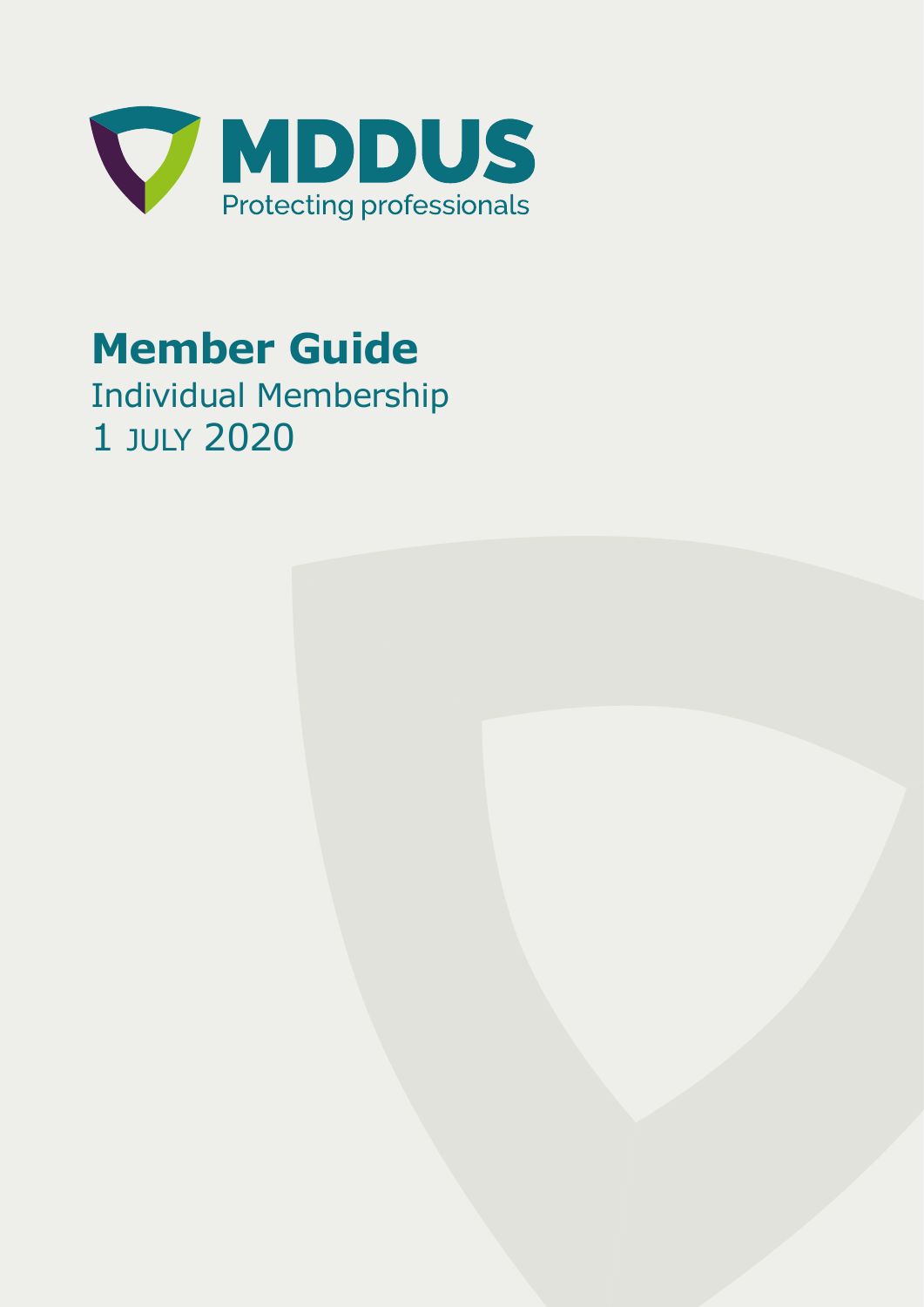

# Welcome to MDDUS

MDDUS is a not-for-profit mutual organisation owned by and run for our members. We exist to help healthcare professionals in England, Scotland, Wales, Northern Ireland, the Channel Islands and the Isle of Man with the challenges that they face arising from their clinical and professional practice. We do not offer benefits outside of these jurisdictions, other than in respect of Good Samaritan acts or as otherwise stated in your membership information sheet. We are not an insurance company and all benefits of membership are at the discretion of the MDDUS Board of Directors.

#### **The benefits to which you are entitled as an individual member are set out in**

- **•** the Articles of Association of MDDUS (the Articles) (available here: **https://www. mddus.com/about-us/corporategovernance)**
- **•** this membership guide
- **•** the membership information sheet
- **•** your membership certificate.

Together, these are the 'Membership Agreement' referred to in this guide. They explain the terms of your membership and the benefits available to you. They also govern your relationship with MDDUS. By applying for MDDUS membership or renewing your membership, you agree to be bound by the terms of the Membership Agreement.

Please read all of the Membership Agreement documents carefully and keep them safe. Please ensure that your membership meets your needs for the year ahead. You will need these documents should you need to request any benefits (including to be indemnified by us).

Our membership services team will be happy to take any questions you have in relation to the Membership Agreement, the benefits provided or any changes you need to make. You can contact the team:

- **•** by email: **membership@mddus.com**
- **•** by calling: **0333 043 0000**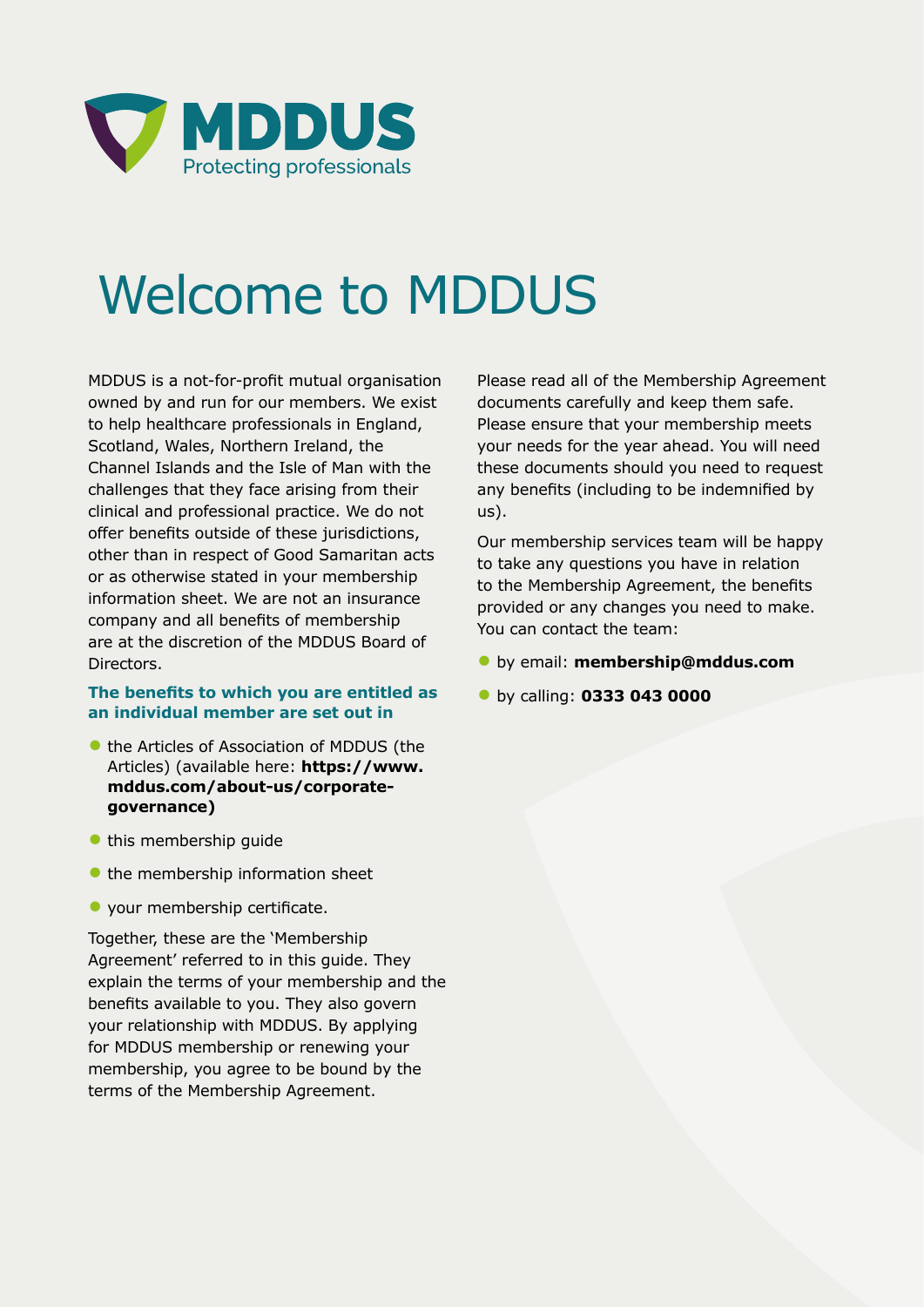### **1.** Who can be a member of the MDDUS?

#### **1.1.**

Individuals who practise medicine, dentistry or an allied health profession in England, Scotland, Wales, Northern Ireland, the Channel Islands and/or the Isle of Man can apply for membership of MDDUS. The following are nonexhaustive examples of the type of activity that might constitute the practice of medicine, dentistry or an allied health profession:

- **(a)** provision of advice, care or management of treatment to patients
- **(b)** medical/dental/clinical management or leadership
- **(c)** medical/dental/clinical education
- **(d)** medical/dental/clinical research
- **(e)** non-clinical roles that require a health professional to be registered with a professional regulator
- **(f)** the roles of appraisers and responsible officers
- **(g)** the provision of advice and expert opinion on cases of a medical, dental or other clinical nature
- **(h)** study as a medical or dental student, or practise as a doctor or dentist in training.

#### **1.2.**

This list is not exhaustive and simply serves to provide examples of the type of occupational activities that we may accept as constituting the practice of medicine, dentistry or an allied health profession required to become and remain a member.

### **2.** Benefits of membership

#### **2.1.**

We provide access to support and benefits for circumstances that arise out of the practice of medicine, dentistry or an allied health profession.

#### **2.2.**

We have a range of membership categories tailored to provide benefits to medical, dental and allied health professionals. These benefits include:

- **•** access to expert advice, assistance and representation in respect of
	- **•** any matters referred to the General Medical Council (GMC), General Dental Council (GDC) or other applicable clinical professional regulators
	- **•** disciplinary investigations and hearings arising from your clinical practice
	- **•** inquests and fatal accident inquiries
- advice and support with complaints from patients and their relatives
- **•** support and indemnity in respect of claims brought against you
- **•** if you are an employer, advice in respect of employee matters.

#### **2.3.**

Your membership category is determined by the information you provided in your application form or subsequently. The benefits available to you and key exclusions are specified in the membership information sheet relevant to your membership category. It is important that you inform us of any changes to your practice to ensure that you have the right benefits available to you.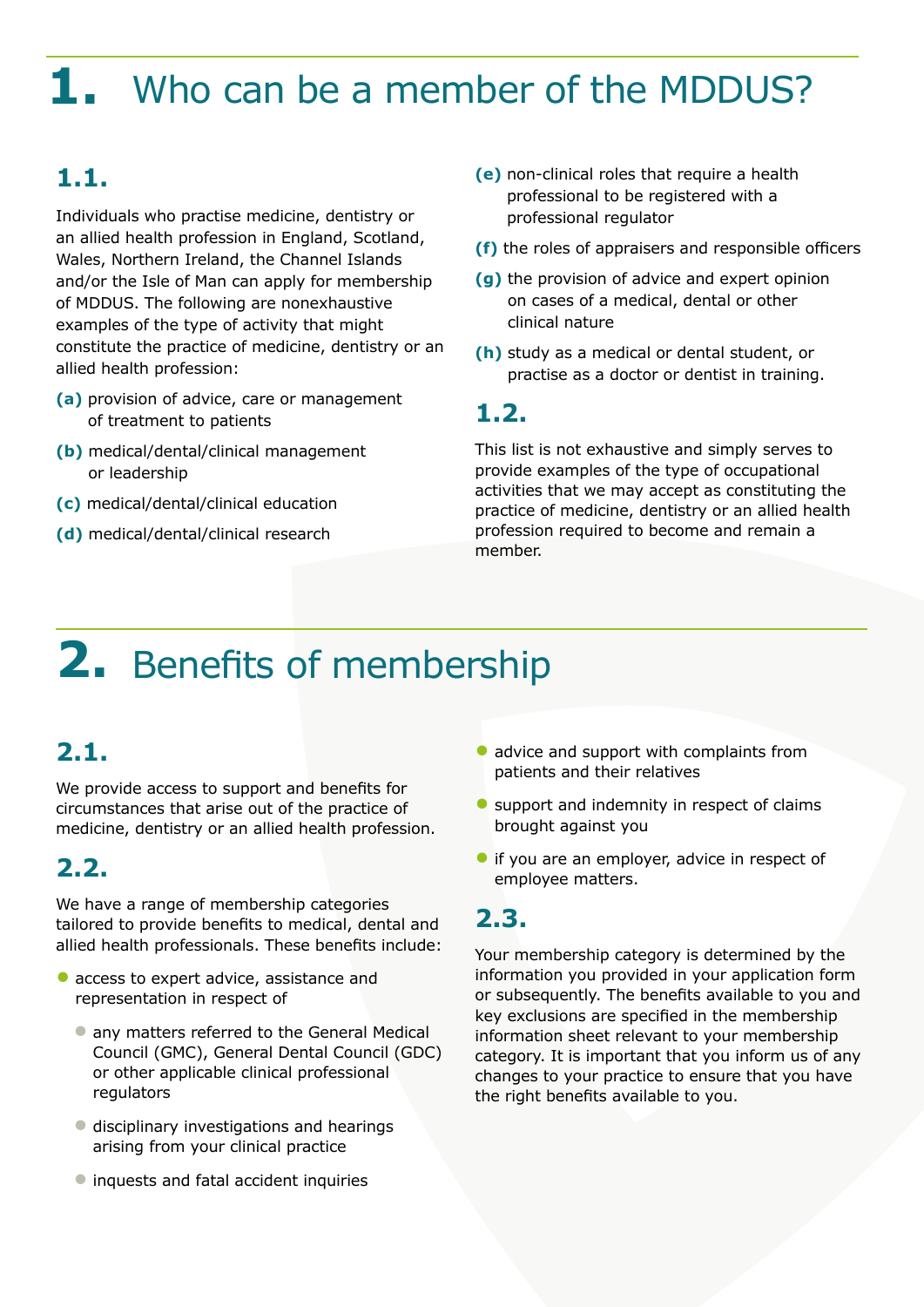#### **2.4.**

Individual members are either:

- **(a)** voting members for the purpose of the Articles, who are entitled to receive notice of, attend and vote at general meetings of the members of MDDUS; or
- **(b)** associate members for the purpose of the Articles, who are not entitled to receive notice of, attend or vote at general meetings.

Your category is stated on your membership certificate.

#### **2.5.**

Your membership and your benefits are provided on an annual basis and are individual to you alone, save as may be provided in respect of vicarious liability for staff undertaking basic and administrative roles. For further information, please see your membership information sheet. MDDUS also offers membership options for corporate entities and discount schemes for practices where the majority of practitioners are individual members. Please see our website for more information.

#### **2.6.**

If your status, roles or requirements change from those disclosed to us, you must inform us immediately. This is important as your benefits may need to change or may no longer apply. We want to ensure that you have the correct benefits. Changes to your membership benefits can be

made during the year and up to one year following the end of each membership year. Please note that, depending on the change, we may require you to complete the application form again. We may also require additional documents, for example, proof of earnings or clinical activity.

#### **2.7.**

We will not provide any benefits to a member to the extent that the member is (or would be) entitled to equivalent benefits (including, in particular, indemnity and claims handling/ administration):

- **(a)** from any other medical or dental defence organisation; or
- **(b)** pursuant to any policy of insurance; or
- **(c)** pursuant to any clinical negligence or indemnity scheme provided by or on behalf of the National Health Service or the Secretary of State for Health and Social Care or Welsh Government (including, but not limited to, the Clinical Negligence Scheme for General Practitioners; the Existing Liabilties Scheme for General Practice and/or the General Medical Practice Indemnity), any other public authority or any health board, hospital trust or other employer's arrangements.

Further information about the above mentioned schemes and what benefits are provided under them can be found on our website at **www.mddus.com/about-us.**

## **3.** Your membership subscription

#### **3.1.**

Your membership subscription for the coming year was quoted at the time of joining or – for current members – on your renewal notice. The amount of your subscription depends on your membership category and the optional additional benefits you require or are eligible to receive as part of your membership. Your membership category depends on the nature of your practice. Your subscription also depends on the location of your practice and your individual risk profile.

#### **3.2.**

If you request a change in your membership, you may either be required to pay an additional subscription or, depending on the circumstances, you may be given a refund (a maximum refund of up to one year's subscription may be provided at MDDUS' discretion). If the change is a reduction in earnings, then proof of earnings will be required to receive a refund.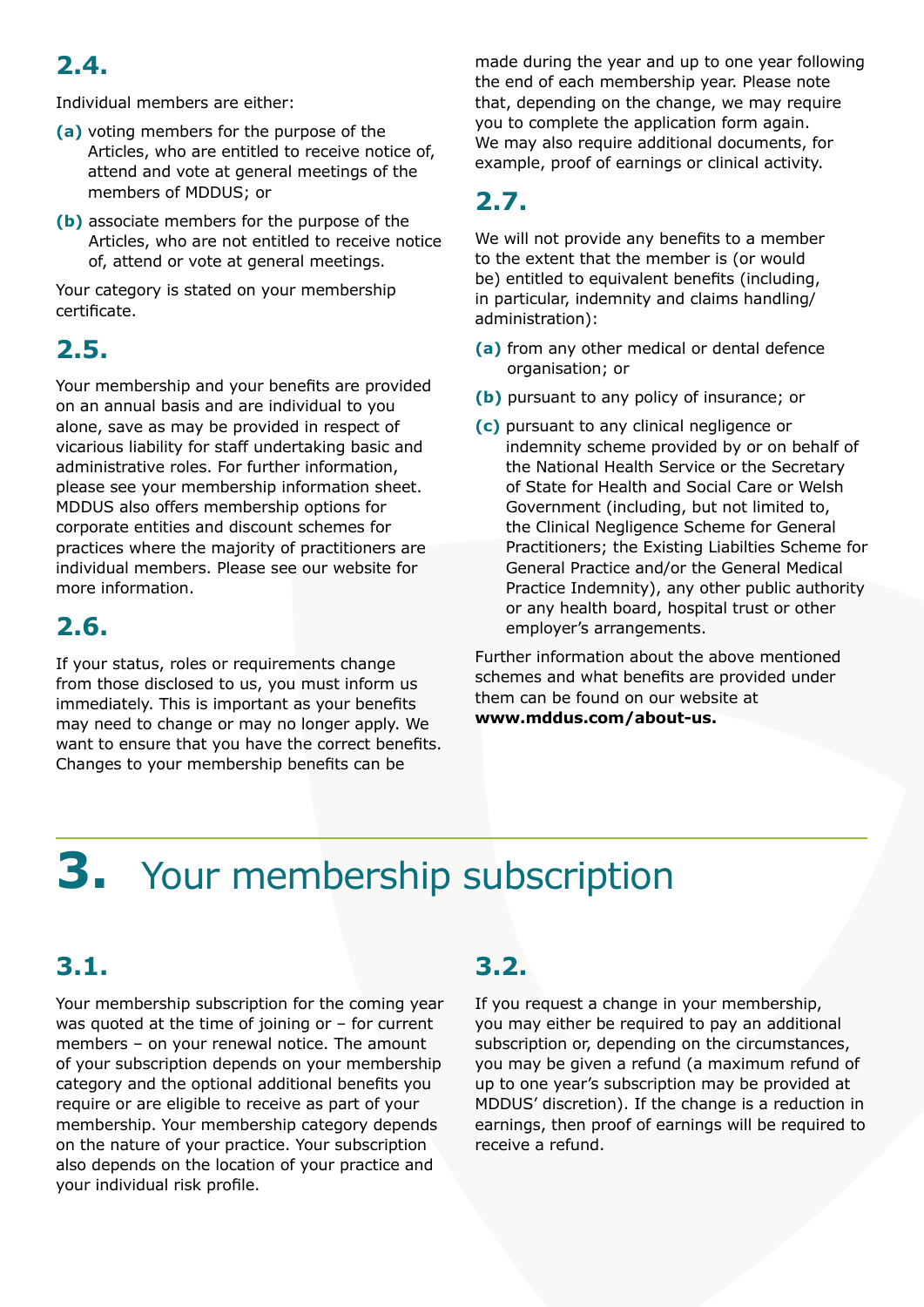#### **3.3.**

Once payment for your membership fee is received, your annual membership is deemed to have commenced and cannot ordinarily be cancelled.

#### **3.4.**

It is a condition of receiving any membership benefit that you have paid your subscription then due.

#### **3.5.**

We provide direct debit facilities for your convenience. If you wish to make payment via a different method, please contact the membership services department on **0333 043 0000.** Failure to maintain direct debit payments may result in this facility being withdrawn and membership benefits being withdrawn.

### **4.** Your obligations as a member

#### **4.1.**

It is important to be aware of your obligations as a member, as failure to adhere to them may mean you will not receive the benefits of your membership.

#### **4.2.**

You must be registered with a clinical professional regulator (GMC, GDC, etc.) and must also hold a licence to practise where appropriate, other than where your professional role does not require a licence to practise and we have been informed and have agreed this is the case in writing.

#### **4.3.**

You must ensure that you are in the correct membership category applicable to your role, location and the work you undertake by reviewing your membership certificate carefully. If these are incorrect, or you need to make any changes, then you should contact us immediately.

#### **4.4.**

You must ensure that you remain eligible for the benefits under your membership category and must notify us promptly if you cease to be eligible for any reason.

#### **4.5.**

You must keep us up to date with respect to any material change in your circumstances relating to your membership and your entitlement to benefits, including:

**(a)** any change of personal or professional address or other contact details;

- **(b)** any change in the nature or extent of work undertaken;
- **(c)** any parental leave you intend to take or when you return to work following parental leave; and/or
- **(d)** any regulatory or disciplinary action that affects your right to practise your profession.

To notify us of any changes, please contact us using the contact details specified on our website at **www.mddus. com/contact-us**

#### **4.6.**

You must provide promptly such information in respect of your professional practice as we may request from time to time.

#### **4.7.**

You must not hold membership with any other medical or dental defence organisation or have insurance equivalent to your membership benefits, without our written consent.

#### **4.8.**

We may in our absolute discretion deny any and all benefits to a member who fails to comply with their obligations under this section 4.

#### **4.9.**

If your membership is through a practice or corporate scheme, then it is your responsibility to ensure that your membership is being adequately maintained by the person responsible within the practice or organisation for the administration of the scheme, such as the practice manager.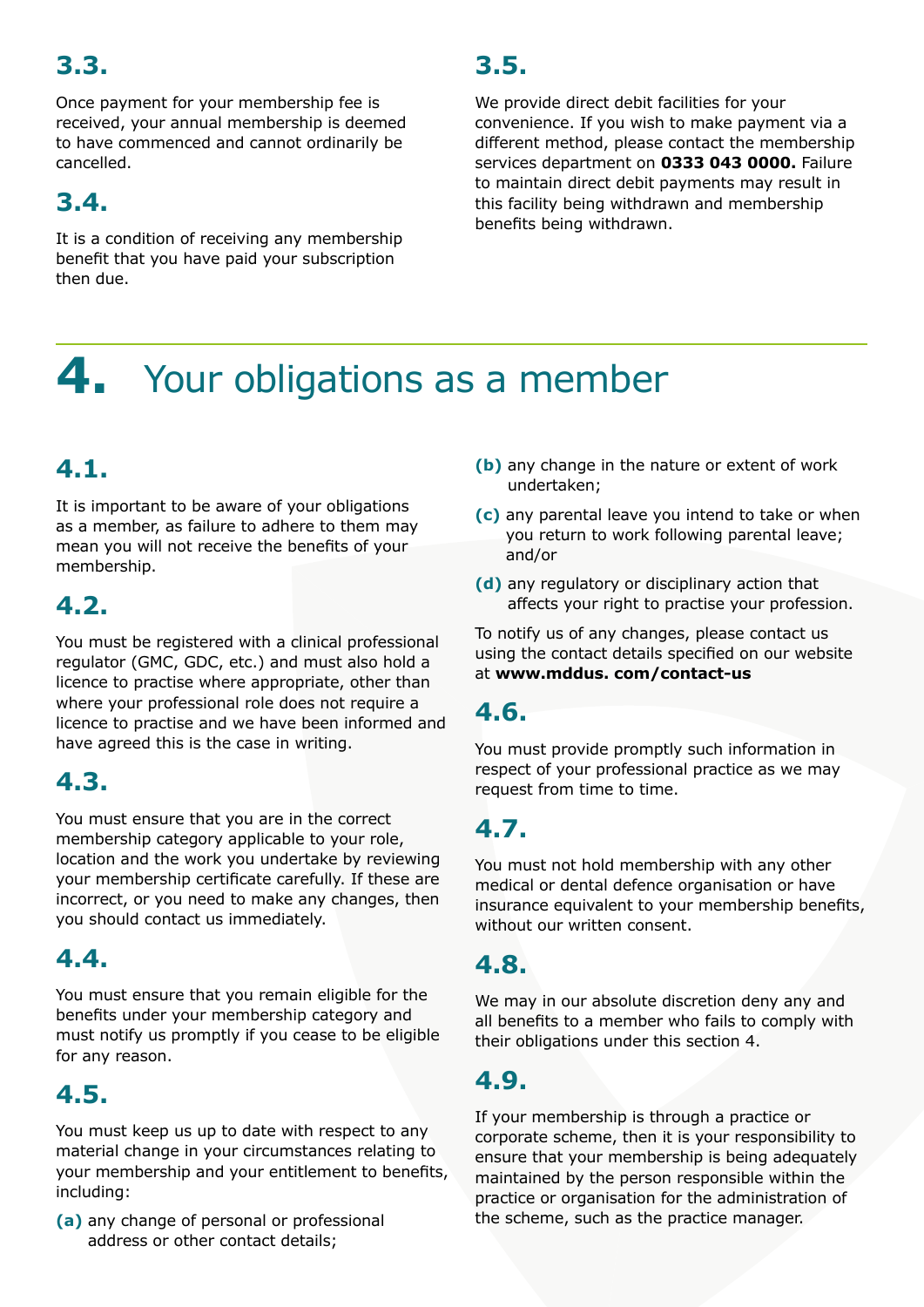### **5.** Renewing your membership

### **5.1.**

An annual membership renewal notice will be sent out by us 28 days before the date your current membership and benefits expires ('renewal date'), including the cost of the subscription to renew your membership for the next year. Before renewing your membership, you should consider your obligations under paragraph 4, in particular paragraph 4.5.

#### **5.2.**

In order to ensure continuous membership (and to ensure there are no gaps in respect of your practice for which you may be granted indemnity), your subscription should be paid promptly.

If no payment is received by the renewal date, your membership will terminate automatically on the renewal date. All persons or bodies whose membership has so lapsed are subject to the completion of a new application form that will be the subject of our normal approval and underwriting process.

#### **5.3.**

If you have arranged for automatic payment of your annual subscription by direct debit, but do not wish to renew your membership, please contact our membership services department at least seven days prior to your renewal date.

### **6.** Deferred membership

#### **6.1.**

Members may apply to defer their membership in certain circumstances. Deferred status may be granted to members who have retired from practice or are not working for a period of three months or more, for example because of parental leave. In certain circumstances, MDDUS may also at its sole discretion put a member's membership on deferred status.

#### **6.2.**

Deferred members are associate members, meaning they are not entitled to receive notice of, attend or vote at a general meeting. The benefits of deferred membership are limited to indemnity for Good Samaritan acts. These benefits would cease if the deferred member either (a) returns to clinical practice in the UK, or (b) joins another medical or dental defence organisation, insurer or similar company or organisation providing medical or dental indemnity and/or assistance with regulatory matters arising from their clinical practice.

#### **6.3.**

The most we can backdate a status change is three months from the date you notify us of a relevant change in circumstances. You must therefore always notify us of your changed retired/deferred status so that we can amend your benefits accordingly.

#### **6.4.**

Members who are granted deferred status should not work in any professional capacity.

#### **6.5.**

You must ensure that you remain eligible for the benefits under your membership and must notify us promptly if you cease to be eligible for any reason.

#### **6.5.**

Upon application for deferred status, there is an option to provide an estimated return-to-work date. This will allow us to make contact with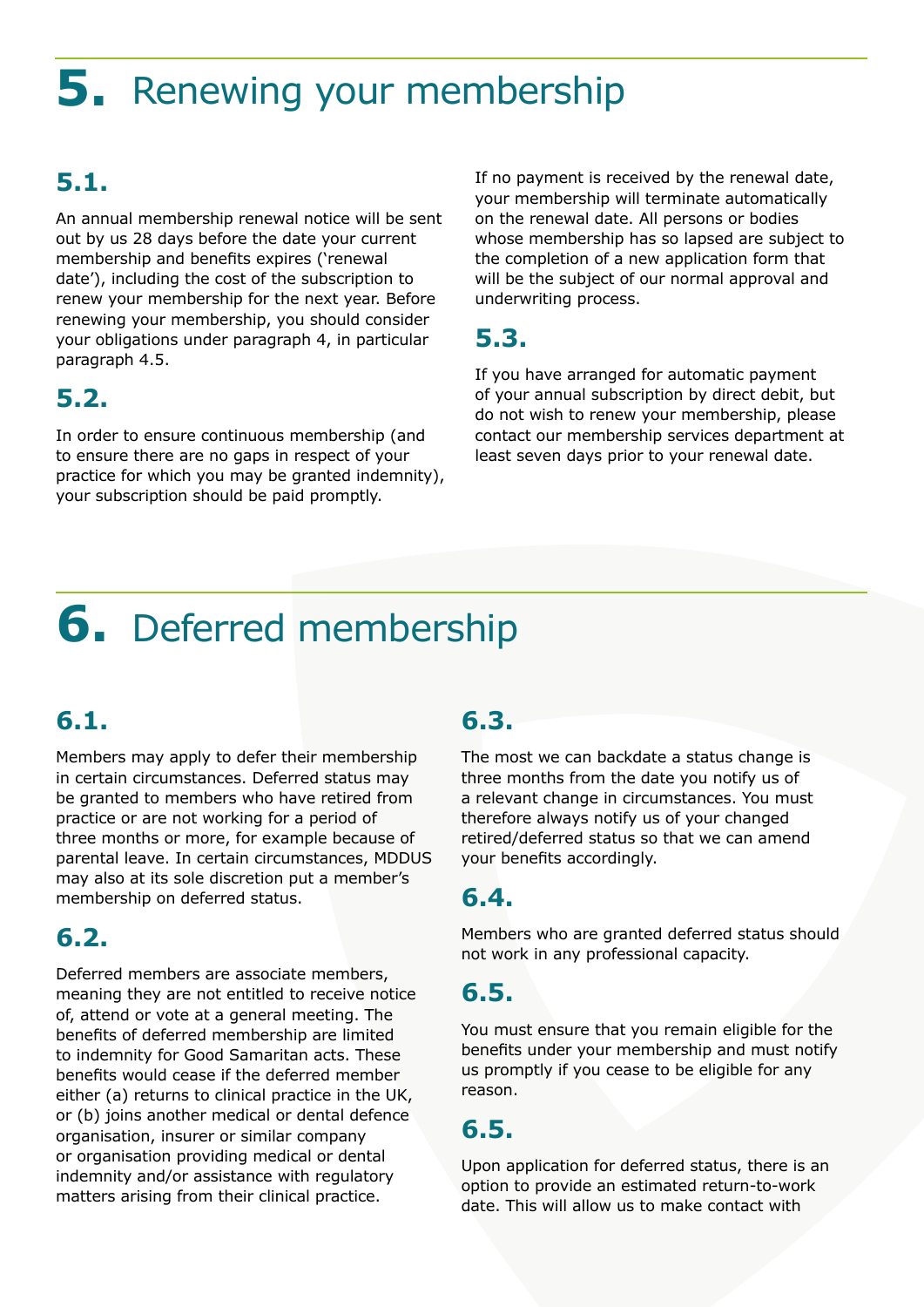you in advance of your return to work, enabling us to reinstate full benefits. If you return to work earlier than anticipated, you must submit an application to restore full benefits at least 15 working days before you return to work. This will enable us to ensure the adequate and appropriate benefits are available.

#### **6.7.**

An application form for restoration of full membership benefits, which will be subject to approval, is available on our website (**www. mddus.com**).

#### **6.8.**

Deferred members who plan to return to practice for a short period of time are able to apply for short-term membership. This is offered for a minimum of four weeks at a time and up to a maximum of 90 days in total in any 12-month period.

#### **6.9. Parental leave**

If you notify us of your parental leave after the commencement or renewal of your annual membership, we will refund your subscription from and for the duration of your parental leave. We will also reimburse you for up to three months retrospectively, if we are notified of the parental leave after its commencement. You will not be entitled to any benefits during or in respect of the period of your parental leave, other than in respect of Good Samaritan acts or as otherwise stated in your membership information sheet.

#### **6.10. Sickness**

Where you suffer extended sickness (being a period of four or more consecutive weeks) during which period you are unable to work in your professional medical, dental or allied health role, we will provide you with a refund of the relevant proportion of your membership fee for that period. You should notify us promptly of any extended sick periods and we will provide up to three months retrospectively to the date of the commencement of your sickness. You will not be entitled to any benefits during or in respect of any extended sickness periods, other than in respect of Good Samaritan acts or as otherwise stated in your membership information sheet.

#### **6.11. Overseas**

MDDUS specialises in the separate legal jurisdictions that exist within England, Scotland, Wales, Northern Ireland, the Channel Islands and the Isle of Man, and does not offer membership benefits outside of these jurisdictions, other than in respect of Good Samaritan Acts, humanitarian work and limited voluntary or expedition medicine (please see your membership information sheet).

#### **6.12. Enforced deferral**

Members may be placed into deferred membership by MDDUS in the following circumstances:

- **(a)** regulatory suspension;
- **(b)** decision of the executive directors or a committee (as delegated by the Board in accordance with the Articles)**.**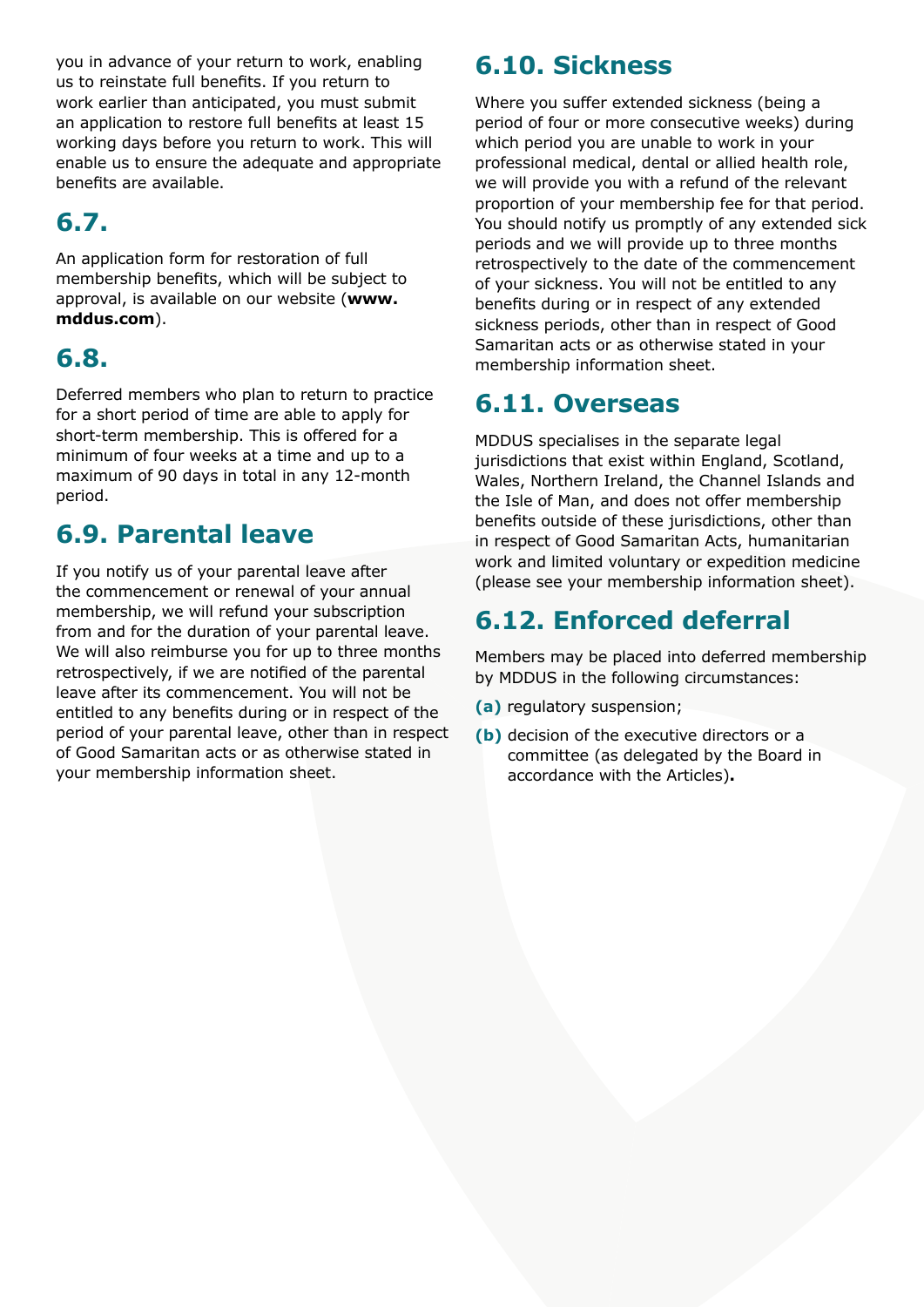### **7.** Requesting member benefits

#### **7.1.**

If you need our help, you must notify us promptly of the relevant circumstances and provide all relevant information.

#### **7.2.**

You must notify us promptly of:

- **(a)** any claims made against you in respect of your work as a medical, dental or allied health professional (as applicable) or otherwise in respect of medical, dental or allied health professional care provided by you;
- **(b)** any notice or communication you receive from an employing or contracting body or regulatory body in respect of any complaints, investigations, allegations or disciplinary proceedings; and
- **(c)** any circumstances that may lead to (i) a claim being made against you or (ii) a complaint being made with a relevant regulatory body or (iii) a relevant regulatory body conducting an investigation or taking any disciplinary action against you.

#### **7.3.**

Members seeking our support or indemnity in respect of a claim made against them must (in addition to the obligations above):

- **(a)** not admit liability in respect of the claim in any way, without our prior written consent or that of our legal advisers;
- **(b)** not take any steps to settle or compromise the claim in any way, without our prior written consent or that of our legal advisers; and
- **(c)** cooperate fully in every respect with us and our legal advisers.

#### **7.4.**

We may in our absolute discretion deny any and all benefits if you fail to provide us with all relevant supporting documentation, assist us as we reasonably require and accept our advice or that of our legal advisers.

### **8.** Ceasing to be a member

Unless you renew your membership annually, your membership will expire on the anniversary of your membership commencement date. Your membership may also terminate prior to expiry in the following circumstances:

#### **8.1. Removal from membership**

Your membership may be terminated by us at our absolute discretion, where we consider you have failed to comply with your obligations as a member pursuant to the Membership Agreement. This includes where your professional registration or any requisite licence to practise is withdrawn or revoked, or you otherwise fail to maintain such registration or licence, unless the MDDUS Board determines otherwise. Any member so terminated by us will be entitled to a partial refund of their

most recent subscription in proportion to the unexpired term of the membership.

#### **8.2. Death**

Your membership will terminate in the event of your death. On receipt by us of written notification from your personal representatives of your death, we will refund to your estate such part of your most recent subscription as is proportionate to the period from the date of your death until the date your membership would have otherwise expired. If a claim arising from an incident during your membership is subsequently made on your estate we will provide your membership benefits to your personal representatives to the same extent as if you were still alive, subject to the terms of the Membership Agreement.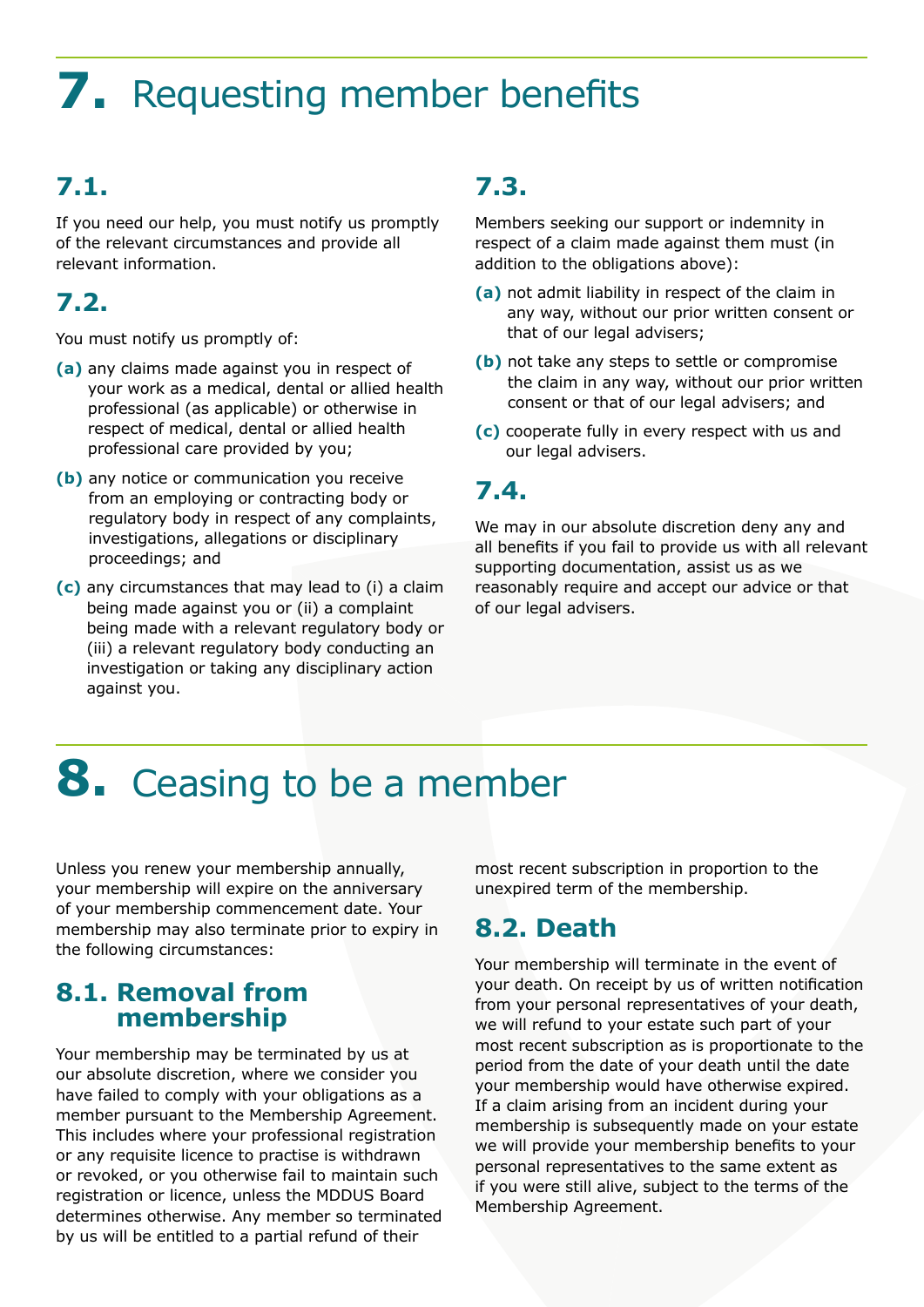## **9.** Our commitment to you

#### **9.1. Fairness**

We treat all our members fairly and all our staff are required to display politeness, tolerance and respect at all times. Please see the fair treatment policy statement on our website **(https://www. mddus.com/mdduspolicies/ mddus-fairtreatment-policy-statement).**

#### **9.2. Confidentiality**

We regard all of our dealings with our members as strictly confidential and we take the privacy of our members seriously. We will collect and hold personal information about members in both paper and electronic form for the purpose of providing the benefits of membership. Our use of personal information shall at all times be in accordance with the terms of the MDDUS privacy notice (available on our website at **https://www. mddus.com/ mddus-policies/privacy-notice)**. By joining or renewing your membership with us, you are accepting that you have read and understood the terms of the MDDUS privacy notice.

#### **9.3. Access to files**

You have a right to access your personal data held by us in accordance with the MDDUS privacy notice. You may also request access to other records in respect of cases in which we have provided assistance relating to your membership. If we provide you with access to any such records, we will charge the full administrative costs of processing the request, including the review and redaction of third party information. We will respond to your request within eight weeks. Certain documents of MDDUS (for example, those containing legal advice) may be privileged or confidential and will not be disclosed to members.

#### **9.4. Quality of service**

MDDUS takes pride in providing a quality service to healthcare professionals across the UK with regards to indemnity, assistance and support. We take our role very seriously and aim to deliver excellent service to all members. We are aware, though, that there may be occasions when we fall short amd you may feel dissatisfied with some aspects of our sevice. If our performance does fall short of your expectations then we would welcome your feedback in order that we can understand how we could have done better. The feedback will help us to improve the quality of services provided to all members.

## **10.** Complaints

#### **10.1.**

We consider a complaint to be any expression of dissatisfaction with our service or products which calls for a response. We take all complaints seriously and learn from them so that we can continuously improve.

#### **10.2.**

Our complaints procedure is set out on our website. If you have any questions about the procedure or wish to make a complaint you can contact us:

- **•** by email: **customerservices@mddus.com**
- **•** by calling: **0333 043 4444**
- **•** by post, addressed to: **Operations Supervisor, MDDUS, Mackintosh House, 120 Blythswood Street, Glasgow G2 4EA.**